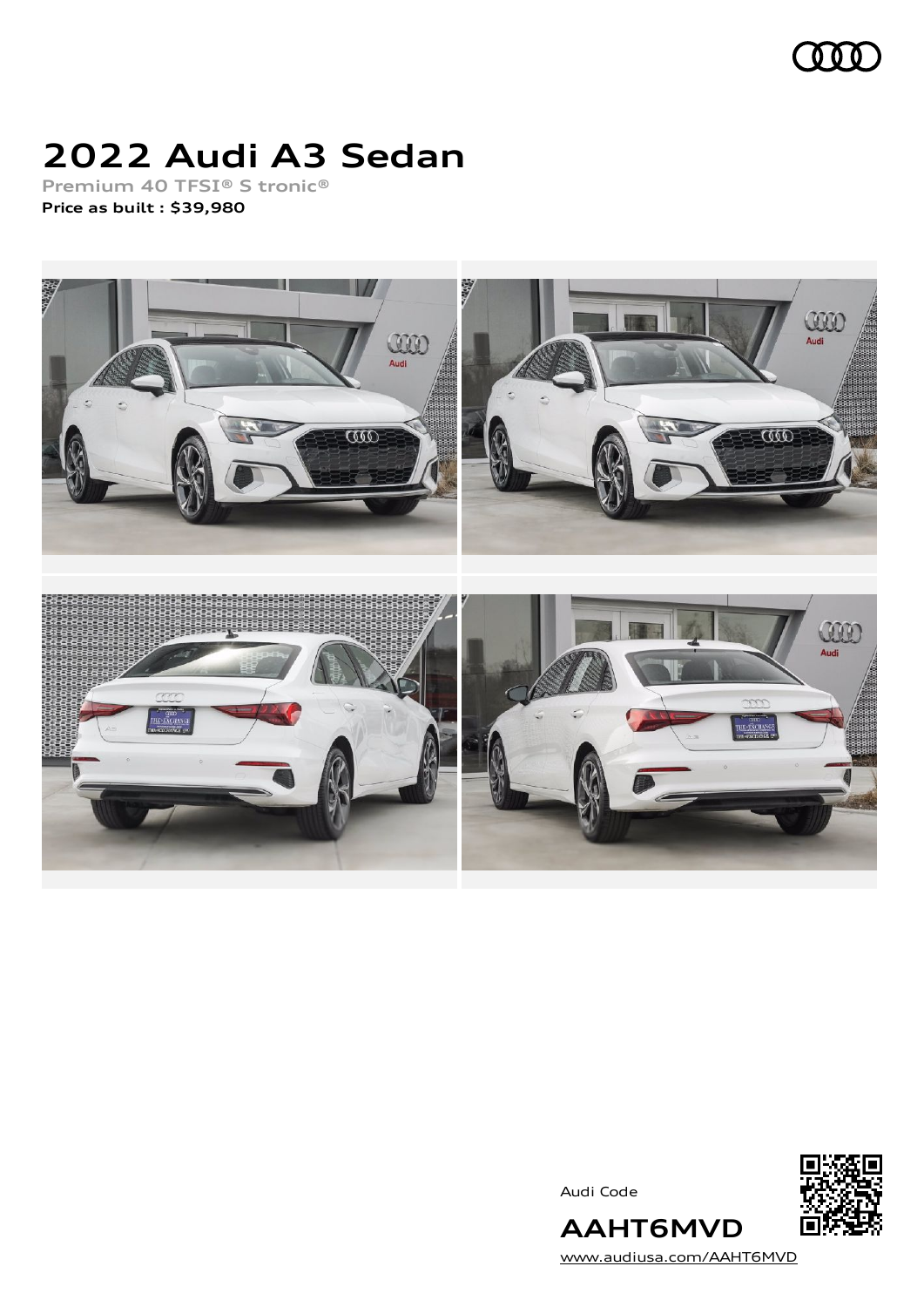**Audi 2022 Audi A3 Sedan** Premium 40 TFSI® S tronic®

**Price as buil[t](#page-9-0)** \$39,980

#### **Exterior colour**

Ibis White

#### **Interior colour**

| Seats     | <b>Black-Rock Gray</b> |
|-----------|------------------------|
| Dashboard | Black                  |
| Carpet    | Black                  |
| Headliner | <b>Steel Gray</b>      |

### **Technical Specifications**

| Engine type                  | Inline 4-cylinder                                       |
|------------------------------|---------------------------------------------------------|
| stroke                       | Displacement/Bore and $1984 / 3,248 \times 3,654$ cc/mm |
| Max. output                  | 201 HP                                                  |
| Torque                       | 221 lb-ft@rpm                                           |
| Top track speed              | 130 mph $1$                                             |
| Acceleration (0 - 60<br>mph) | 6.6 seconds                                             |
| Recommended fuel             | Regular                                                 |



#### **Further Information**

| Type of vehicle<br>Mileage | Used car<br>1,496 miles<br>No |
|----------------------------|-------------------------------|
| Warranty                   |                               |

#### **Audi Code** AAHT6MVD

**Your configuration on www.audiusa.com** [www.audiusa.com/AAHT6MVD](https://www.audiusa.com/AAHT6MVD)

**Commission number** 42e6cc320a0e09b0652d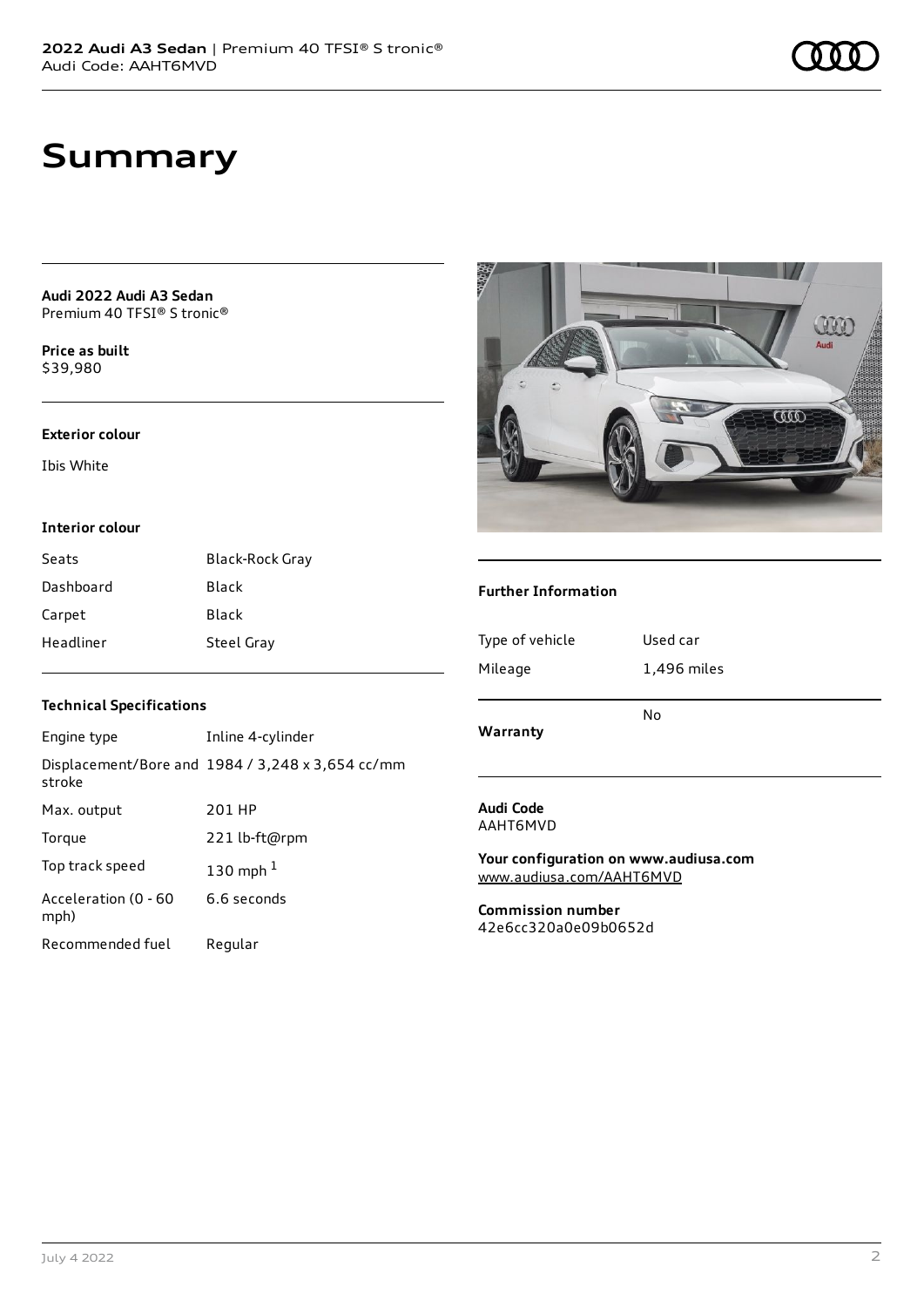# **Equipment**

Ibis White

Audi side assist with rear cross traffic alert

Audi advanced key

Auto-dimming, electrically adjustable, power-folding, heated exterior mirrors with memory

18" wheel package

Convenience package

Auto-dimming interior rear view mirror with digital compass

Park assist

SiriusXM® with 90-day All Access trial subscription













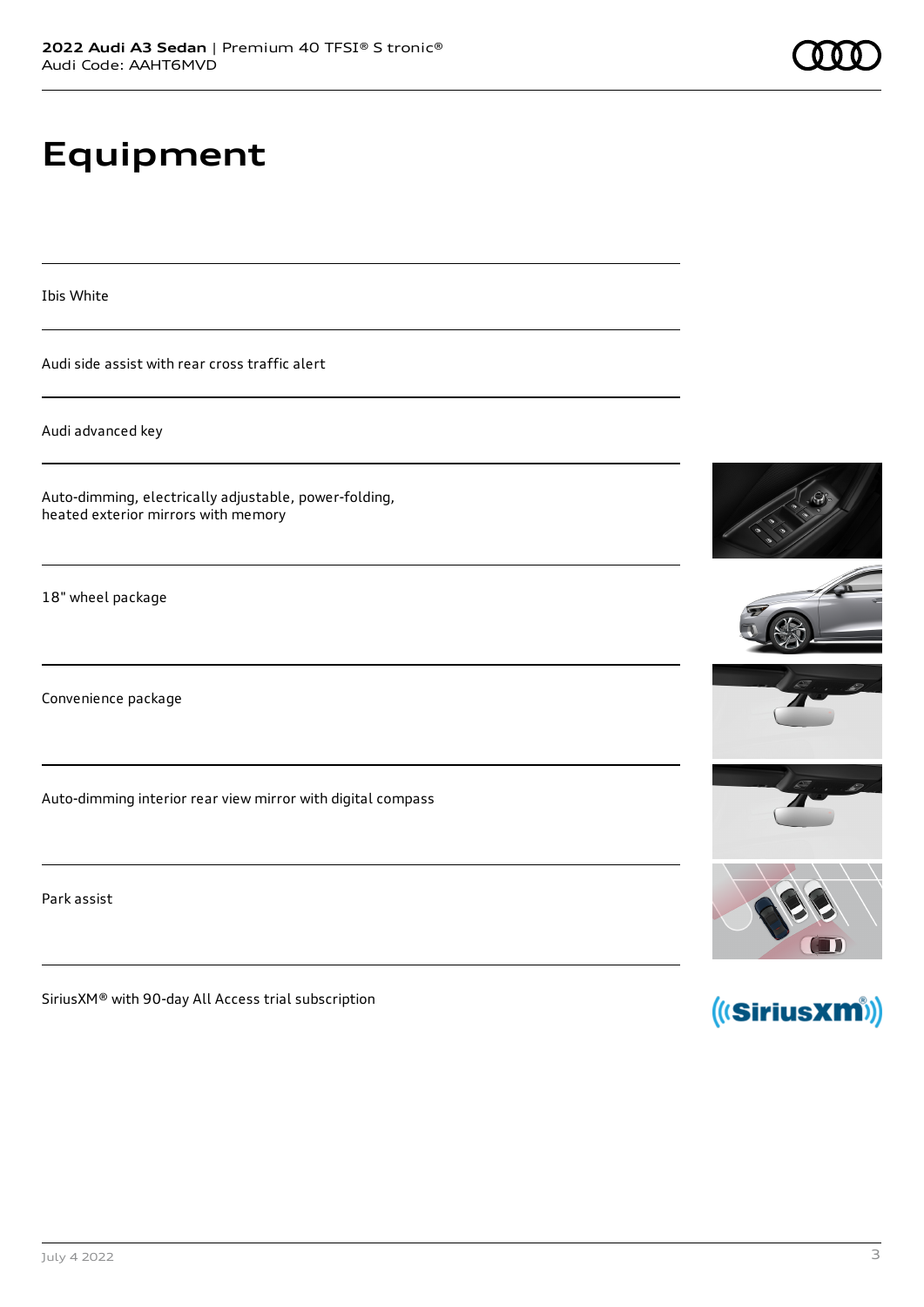### **Standard features**

#### **Safety and Security**

| 4UT             | without passenger front airbag deactivation<br>switch           |
|-----------------|-----------------------------------------------------------------|
| 1AE             | <b>Electronic Stability Control</b>                             |
| UH1             | Electromechanical parking brake                                 |
| 8T <sub>2</sub> | Cruise control                                                  |
| 6Y <sub>2</sub> | Top speed electronically limited to 130 mph                     |
| 4H <sub>5</sub> | Electronic child locks                                          |
| 1N3             | Electromechanical power steering                                |
| 7K6             | Tire-pressure monitoring system                                 |
| 4X4             | Rear side airbags                                               |
| 8N6             | Rain/light sensor                                               |
| 3B7             | Lower Anchors and Tethers for Children<br>(LATCH) in rear seats |

| <b>Interior</b>  |                                                                 |
|------------------|-----------------------------------------------------------------|
| <b>QQ5</b>       | LED vanity mirrors                                              |
| 1 X X            | Three-spoke, multifunction steering wheel<br>with shift paddles |
| 7HE              | Stitched dashboard                                              |
| 6E3              | Folding front center armrest                                    |
| 7F9              | Compact gear shifter                                            |
| 3NT              | Split-folding 40/20/40 rear seatbacks                           |
| N <sub>1</sub> D | Leather seating surfaces                                        |
| 4A3              | <b>Heated front seats</b>                                       |
| 5 M A            | Platinum Gray inlays                                            |

### **Infotainment and Driver Assistance**

| 813             | Audi pre sense front                                                               |
|-----------------|------------------------------------------------------------------------------------|
| 2H <sub>6</sub> | Audi drive select                                                                  |
| IU1             | Audi smartphone interface                                                          |
| IW3             | Audi connect® CARE assistance and security<br>services (limited time subscription) |
| 7W1             | Audi pre sense® basic                                                              |
| KA2             | Rearview camera                                                                    |
| 8G1             | High-beam assist                                                                   |
| 9VD             | Audi sound system                                                                  |
| 712             | Digital instrument cluster                                                         |
| I8Y             | $MMI® 10.1"$ touch display                                                         |
| 613             | Lane departure warning                                                             |
| 9ZX             | BLUETOOTH wireless technology preparation<br>for mobile phone                      |
|                 |                                                                                    |

#### **Exterior**

| 0PO | Concealed exhaust tailpipes              |
|-----|------------------------------------------|
| 1S1 | Vehicle tool kit and vehicle jack        |
| 8EX | LED headlights                           |
| 8VM | LED taillights with dynamic turn signals |
| 47B | Alu-optic exterior window surrounds      |
|     |                                          |

#### **Interior**

| QE1 | Storage package             |
|-----|-----------------------------|
| Q11 | Alu-optic interior elements |
| 3FB | Power panoramic sunroof     |
| 7M3 | Aluminum door sills         |
| KH5 | 3-zone climate control      |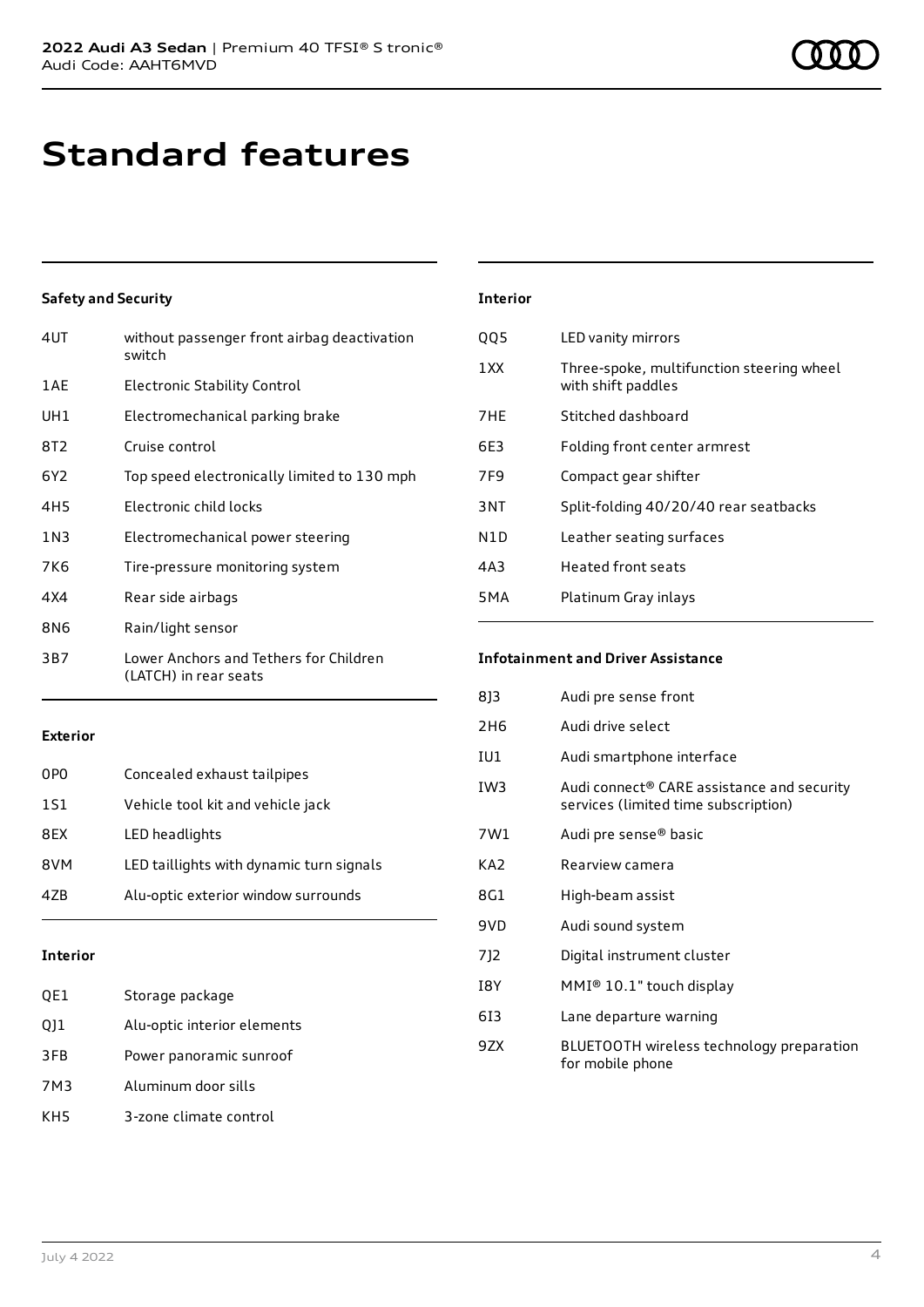### **Dealer remarks**

Window Grid Diversity Antenna, Wheels: 17" 5-Arm Design, Wheels w/Silver Accents, Valet Function, Trunk/Hatch Auto-Latch, Trip Computer, Transmission: 7-Spd S tronic Dual-Clutch Automatic, Transmission w/Driver Selectable Mode and Oil Cooler, Tracker System, Tires: 17" All Season. This Audi A3 Sedan has a dependable Intercooled Turbo Gas/Electric I-4 2.0 L/91 engine powering this Automatic transmission.

#### Experience a Fully-Loaded Audi A3 Sedan Premium

Systems Monitor, Strut Front Suspension w/Coil Springs, Streaming Audio, Steel Spare Wheel, Speed Sensitive Rain Detecting Variable Intermittent Wipers w/Heated Jets, Single Stainless Steel Exhaust, SIDEGUARD Curtain 1st And 2nd Row Airbags, Side Impact Beams, Remote Releases -Inc: Power Cargo Access, Remote Keyless Entry w/Integrated Key Transmitter, Illuminated Entry and Panic Button, Regular Amplifier, Regenerative 4-Wheel Disc Brakes w/4-Wheel ABS, Front Vented Discs, Brake Assist, Hill Hold Control and Electric Parking Brake, Redundant Digital Speedometer, Rear HVAC, Rear Fog Lamps, Rear Cupholder, Rear Child Safety Locks, Radio: Audi Sound System -inc: Audi connect CARE (limited time subscription), Audi smartphone interface (Apple CarPlay and Android Auto), preparation for mobile phone (Bluetooth) and 10.1" screen MMI touch display, Power Rear Windows, Power Liftgate Rear Cargo Access.

#### Stop By Today

Come in for a quick visit at Audi Exchange St. Charles, 235 North Randall Road, St. Charles, IL 60174 to claim your Audi A3 Sedan!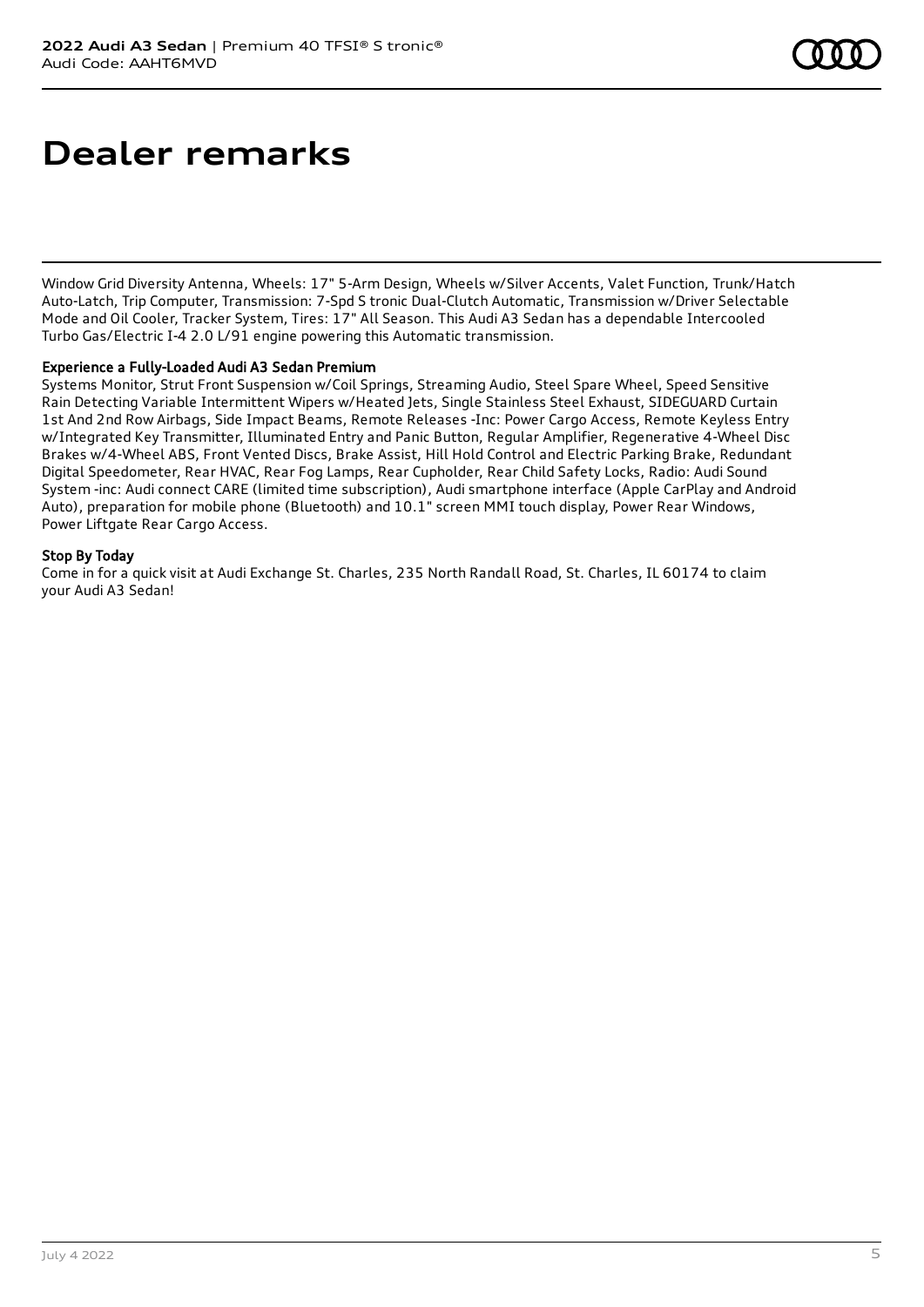### **Technical Specifications**

#### **Engineering | Performance**

| Engine type                                | Inline 4-cylinder                                |
|--------------------------------------------|--------------------------------------------------|
| Power Level                                | 40                                               |
| Max. output                                | 201 HP                                           |
| Displacement                               | 2.0 L                                            |
| Torque                                     | 221 lb-ft@rpm                                    |
| Valvetrain                                 | 16-valve DOHC with Audi valvelift                |
| Acceleration (0 - 60<br>mph)               | 6.6 seconds                                      |
| Induction/fuel injection Turbocharged TFSI |                                                  |
| Cylinder head                              | Aluminum alloy                                   |
| stroke                                     | Displacement/Bore and 1984 / 3,248 x 3,654 cc/mm |
| Top track speed <sup>1</sup>               | $130$ mph                                        |

#### **Transmission | Drivetrain**

| Drivetrain type | Front-wheel drive                             |
|-----------------|-----------------------------------------------|
| Transmission    | Seven-speed S tronic dual-clutch<br>automatic |

|                 | autom |
|-----------------|-------|
|                 |       |
| <b>Steering</b> |       |

| Steering type                              | Electromechanical steering with<br>speed-dependent power assist |
|--------------------------------------------|-----------------------------------------------------------------|
| Turning diameter, curb- 36.4 ft<br>to-curb |                                                                 |
| Steering ratio                             | 14.9:1                                                          |

| Suspension                             |                       |
|----------------------------------------|-----------------------|
| Front axle                             | McPherson strut       |
| Rear axle                              | Four-link independent |
| <b>Brakes</b>                          |                       |
| Parking brake                          | Electromechanical     |
| <b>Exterior Measurements</b>           |                       |
| Height                                 | 56.2 in               |
| Overall width without<br>mirrors       | 71.5 in               |
| Length                                 | 176.9 in              |
| Wheelbase                              | 103.5 in              |
| Drag coefficient                       | .27 Cw                |
| المالغة بالمسابقة والمستقرين والمستقرئ | 70.1 <sup>1</sup>     |

#### **Exte**

| Height                           | 56.2 in  |
|----------------------------------|----------|
| Overall width without<br>mirrors | 71.5 in  |
| Length                           | 176.9 in |
| Wheelbase                        | 103.5 in |
| Drag coefficient                 | .27 Cw   |
| Overall width with<br>mirrors    | 78.1 in  |
| Track rear                       | 59.6 in  |
| <b>Track front</b>               | 60.7 in  |
| Curb weight                      | 3,329 lb |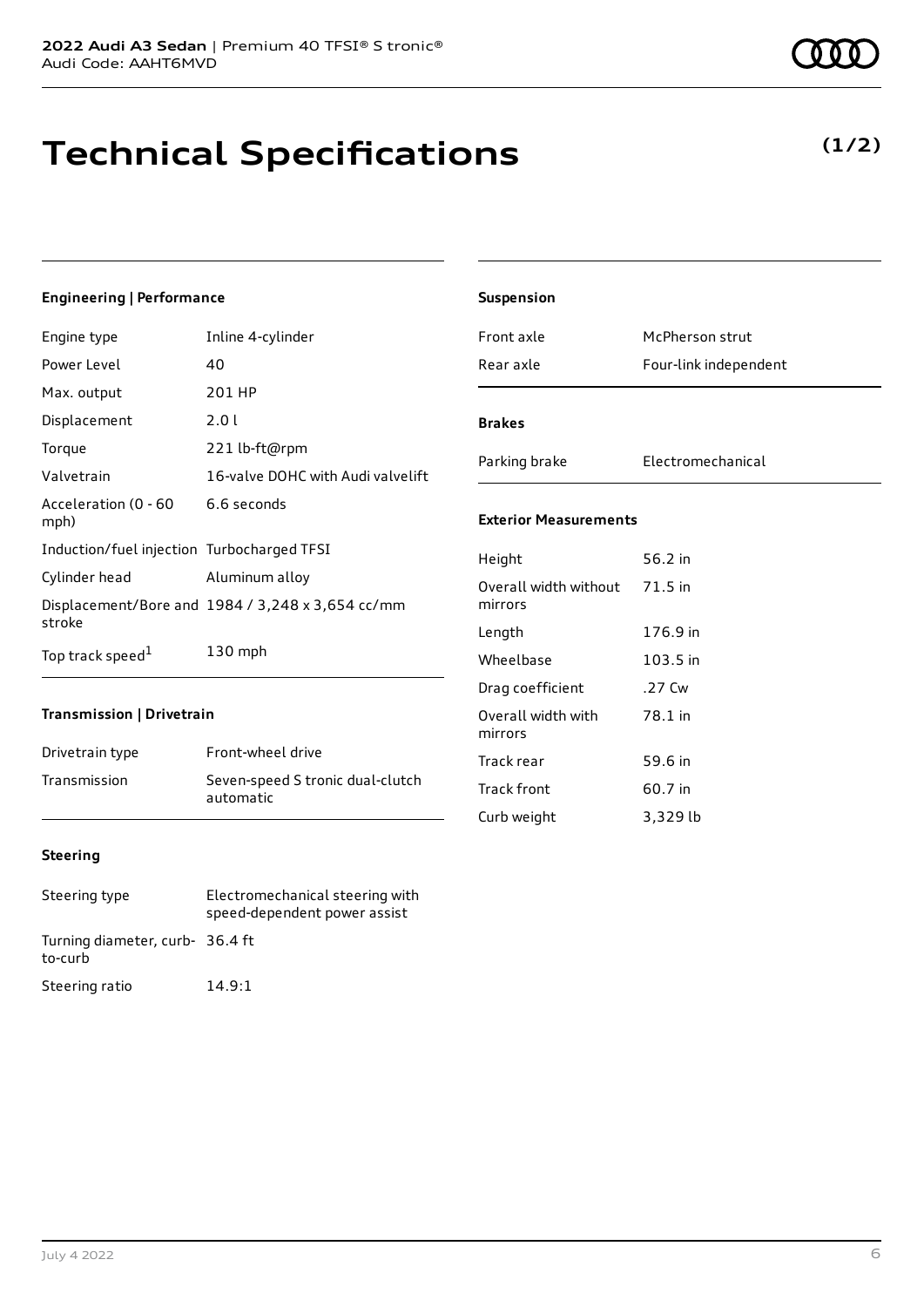### **Technical Specifications**

#### **Interior measurements**

| 5                 |
|-------------------|
| 53.0 in           |
| 35.2 in           |
| 54.8 in           |
| 36.6 in           |
| 41.2 in           |
| 36.8 in           |
| 10.9 cu ft, cu ft |
|                   |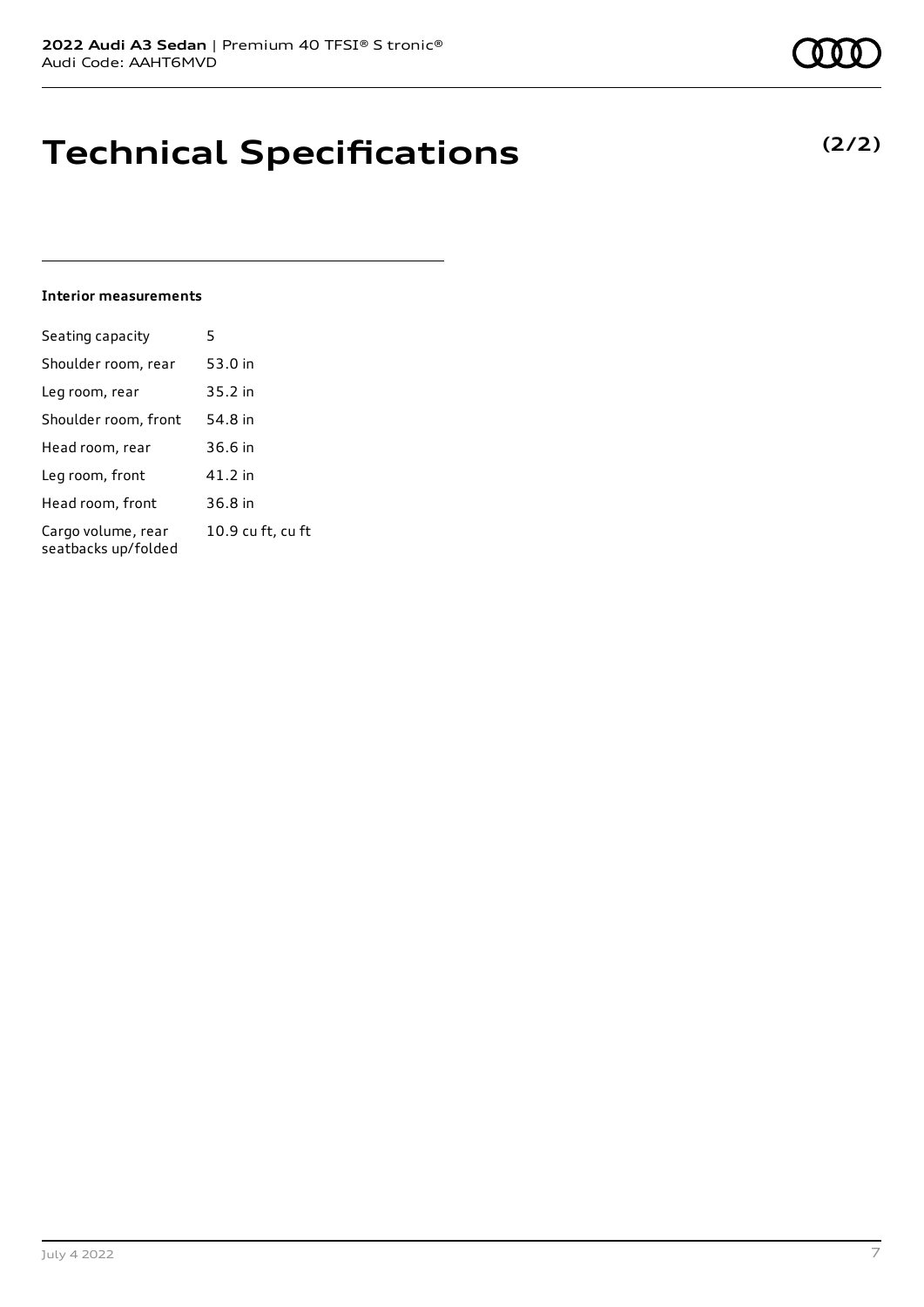### **Consumption- and emission**

#### **Consumption by NEDC**

| urban       | 29 mpg |
|-------------|--------|
| extra-urban | 38 mpg |
| combined    | 32 mpg |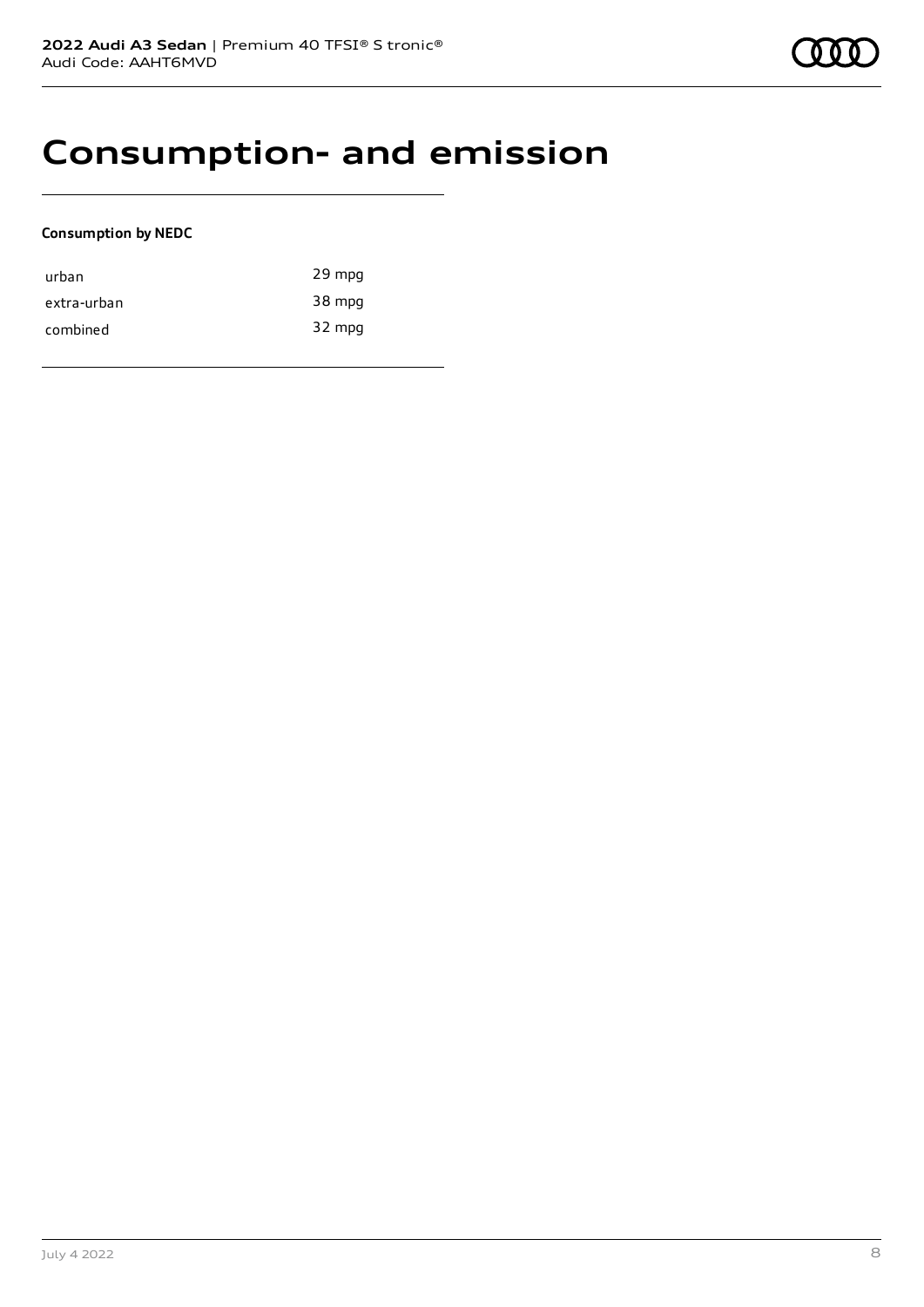

### **Contact**

Dealer **Audi Exchange St. Charles**

235 N Randall Rd 60174 Saint Charles IL

Phone: 6304252834 FAX: 6304255329

www: [https://www.audiexchangestcharles.com](https://www.audiexchangestcharles.com/)